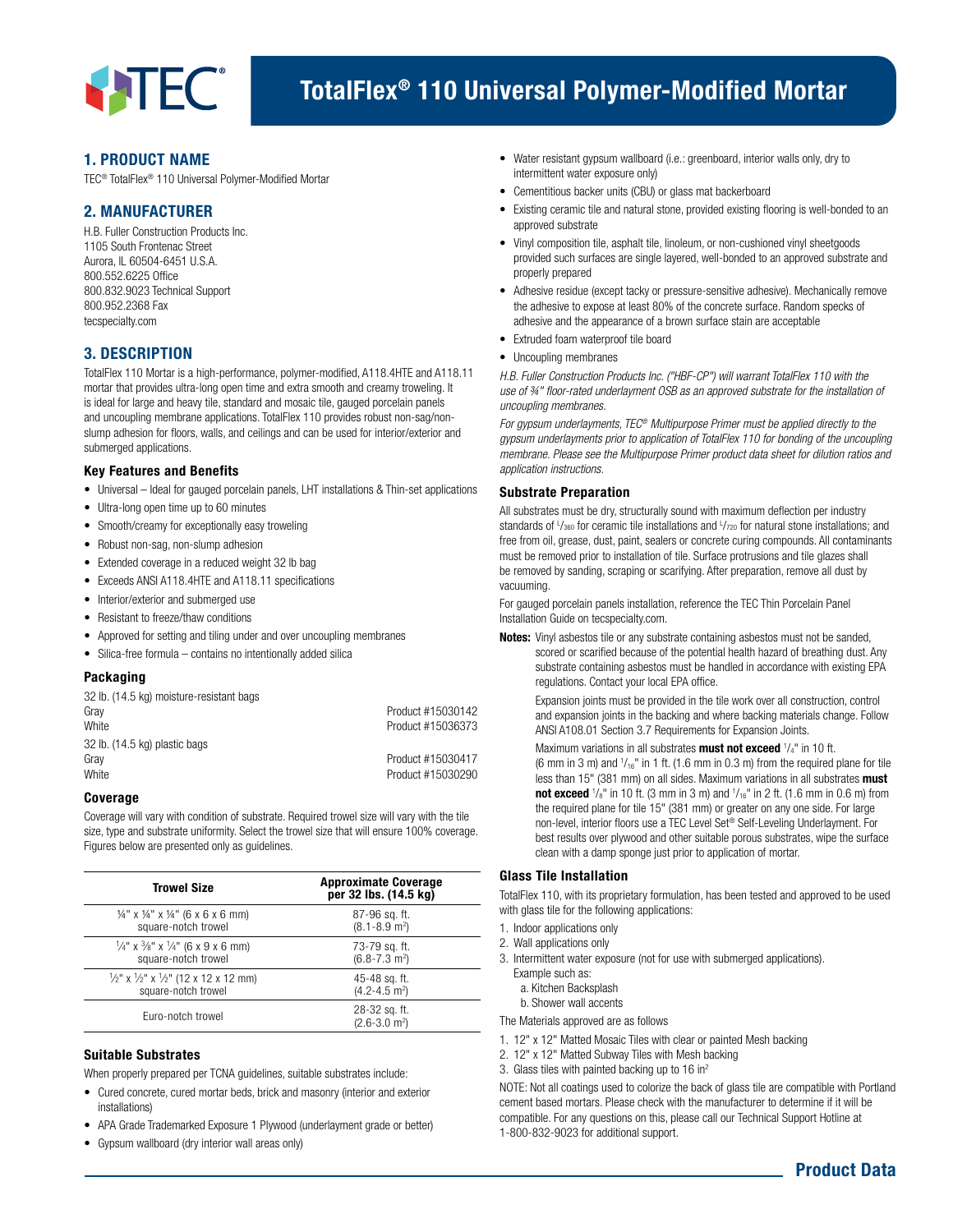# TEC® TotalFlex® 110 Universal Polymer-Modified Mortar Product Data

Also, if you are looking to install a specific tile not listed in the above material list and would like to use TotalFlex 110, please contact our Technical Support Hotline at 800- 832-9023 for additional support.

In specifying a setting system for the bonding of glass tile, the following issues must be taken into consideration:

Glass Tile Type: Glass tile can be manufactured in a number of different ways such as clear, translucent with a colored body, or translucent with a colored backing. Each type has a different aesthetic appearance. The color and composition of the mortar can have an effect on the final appearance, especially with translucent tile.

### **Storage**

Store in cool, dry location. Do not store open bags.

### Shelf Life

Maximum 1 year from date of manufacture in properly stored, unopened package.

#### Limitations

- Glass tile may not be suitable over some substrates (such as plywood, or some membranes). Verify substrate with glass tile manufacturer.
- Use only for thin-bed installation of glass tile.
- Only install when the ambient temperature is between 50-90ºF (10-32ºC).
- Not for installing green marble or other moisture-sensitive stone tile; use AccuColor EFX® Epoxy Grout and Mortar.
- For resin-backed marble see the TEC Technical Bulletin "Installation Of Resin Backed Stone Tiles" at tecspecialty.com.
- Not for use over rubber, strip wood floors, oriented strand board\*, particle board, lauan plywood or tempered hardboard (e.g. Masonite).
- Only approved for use over single layer wood floors when using uncoupling membranes per the manufacturer's requirements.
- Temperature of area to be tiled must remain above 50°F (10°C) for 72 hours.
- Certain natural stone tiles may be affected by mortar shadowing or staining. Test a small area prior to use to determine suitability.

\*Can be used over OSB with the use of 3 /4" floor-rated underlayment OSB as an approved substrate for the installation of uncoupling membranes

#### Cautions

Read complete cautionary information printed on product container prior to use. For medical emergency information, call 1-888-853-1758.

This Product Data Sheet has been prepared in good faith on the basis of information available at the time of publication. It is intended to provide users with information about and guidelines for the proper use and application of the covered TEC brand product(s) under normal environmental and working conditions. Because each project is different, H.B. Fuller Construction Products Inc. cannot be responsible for the consequences of variations in such conditions, or for unforeseen conditions.

## 4. TECHNICAL DATA

### Applicable Standard

Exceeds ANSI A118.4HTE and A118.11 specifications ISO 13007: Classification C2TEP1

#### TEC TotalFlex 110 Universal Polymer-Modified Mortar

| Tested in accordance with ANSI A118.4HTE Specifications for Latex-Modified Dry Set Mortars                           |                                        |                        |  |
|----------------------------------------------------------------------------------------------------------------------|----------------------------------------|------------------------|--|
| <b>Description</b>                                                                                                   | <b>ANSI Requirement</b>                | <b>Typical Results</b> |  |
| Ceramic Tile Shear Strength 7 Day<br>Porcelain Mosaic Tile Shear                                                     | > 300 psi (2.70 MPa)                   | 477 psi                |  |
| Strength 28 Day                                                                                                      | > 200 psi (2.76 MPa)                   | 390 psi                |  |
| Quarry Tile Shear Strength 28 Day                                                                                    | > 150 psi (1.03 MPa)                   | 400 psi                |  |
| Sag on Vertical Surfaces (T)                                                                                         | $\leq$ 0.02" (0.5 mm) at<br>20 Minutes | 0.0000                 |  |
| Extended Open Time (E)                                                                                               | $>$ 75 psi (0.5 MPa) at<br>30 Minutes  | $266$ psi              |  |
| Lippage Change (H)                                                                                                   | $1/64$ " (0.4 mm)                      | Pass                   |  |
| Tested in accordance with ANSI A118.11 Specifications for Latex-Modified Dry Set Mortars over Exterior Grade Plywood |                                        |                        |  |
| Quarry Tile to Plywood Shear<br>Strength 28 Day                                                                      | > 150 psi (1.0 MPa)                    | 162 psi                |  |

| Greater than: $>$ | Greater than or equal to: $\geq$ | Less than: $<$ | Less than or equal to: $\leq$ |
|-------------------|----------------------------------|----------------|-------------------------------|
|                   |                                  |                |                               |

### Physical Properties

| <b>Description</b>              |                                                                                  |
|---------------------------------|----------------------------------------------------------------------------------|
| <b>Physical State</b>           | Dry powder                                                                       |
| Color                           | Available in white and gray                                                      |
| Pot Life                        | 3 to 4 hours*                                                                    |
| Open Time                       | Up to 60 minutes*                                                                |
| Initial Cure [at 72°F (22°C)]   | 9 to 12 hours*                                                                   |
| Final Cure                      | 21 days                                                                          |
| Foot Traffic Rating (ASTM C627) | Residential to Extra Heavy Commercial<br>(depending on substrate)                |
| Storage                         | Store in cool, dry location. Do not store open<br>bags.                          |
| Shelf Life                      | Maximum 1 year from date of manufacture in<br>properly stored, unopened package. |

\*Temperature and humidity will affect pot life, open time, and cure time

## 5. INSTALLATION INSTRUCTIONS

#### Mixing

 $\overline{\phantom{a}}$ 

For best results, maintain all tiling materials, substrates, room and mortar at 50°-90°F (10-32°C) for 24 hours before and 72 hours after installation. Refer to the chart below for amount of water to add.

| Application                 | Water              |
|-----------------------------|--------------------|
| LHT or Wall Applications    | 6 quarts $(5.7 L)$ |
| Thin Set Floor Applications | 7 quarts $(6.6 L)$ |
|                             |                    |

- 1. Add clean, cool water to a clean mixing container. Do not over-water.
- 2. Slowly add entire bag of TotalFlex 110 Mortar to water while mixing at 400-600 rpm.
- 3. Mix for two (2) minutes to a smooth and creamy consistency. Consistency will loosen during mixing process. Avoid breathing dust and contact with eyes and skin.
- 4. Allow the mortar to stand (slake) for 8 minutes.
- 5. Remix for 1 minute and apply.
- 6. If the mixture becomes thick, remix without adding more water.

#### Application

Key in mortar using flat side of trowel to promote better substrate contact, then comb in one direction with the notched side of the trowel. Spread only an area that can be tiled while surface is still tacky (typically 20-40 minutes). Press tiles into setting bed, then push in a direction perpendicular to the notched trowel ridges to achieve optimum coverage. Apply mortar in a heavy enough layer so that complete contact (no voids) between mortar and tile is accomplished when tile is positioned. Irregularities in substrate may require "back-buttering" of large tiles to achieve complete coverage and firm support. Periodically remove and check a tile to assure proper coverage. Keep a minimum of  $\frac{2}{3}$  of the joint depth between tiles for grouting. Open time and tile hand adjustability may vary with job site conditions. Stir occasionally during use to maintain the smooth, creamy consistency of the product. Do not add additional water.

For gauged porcelain tile panels installation, reference the TEC Thin Porcelain Panel Installation Guide on tecspecialty.com.

Note: It is the sole responsibility of the installer to determine the suitability and compatibility of the product for the intended application.

#### Clean-up

Clean tools, hands, and excess materials from face of tile, while mortar is still fresh, with warm soapy water.

### Grouting/Curing

Grouting may be accomplished when tiles are held firmly in place, typically 9-12 hours after installation is completed. No traffic is permitted over the tiles prior to grouting. Cold temperatures or high humidity may extend curing time, working time, and pot life. Hot temperatures or low humidity may decrease curing time, working time, and pot life. Unglazed tiles may require sealing prior to grouting so discolorations will not occur. The use of TEC brand grouts is highly recommended.